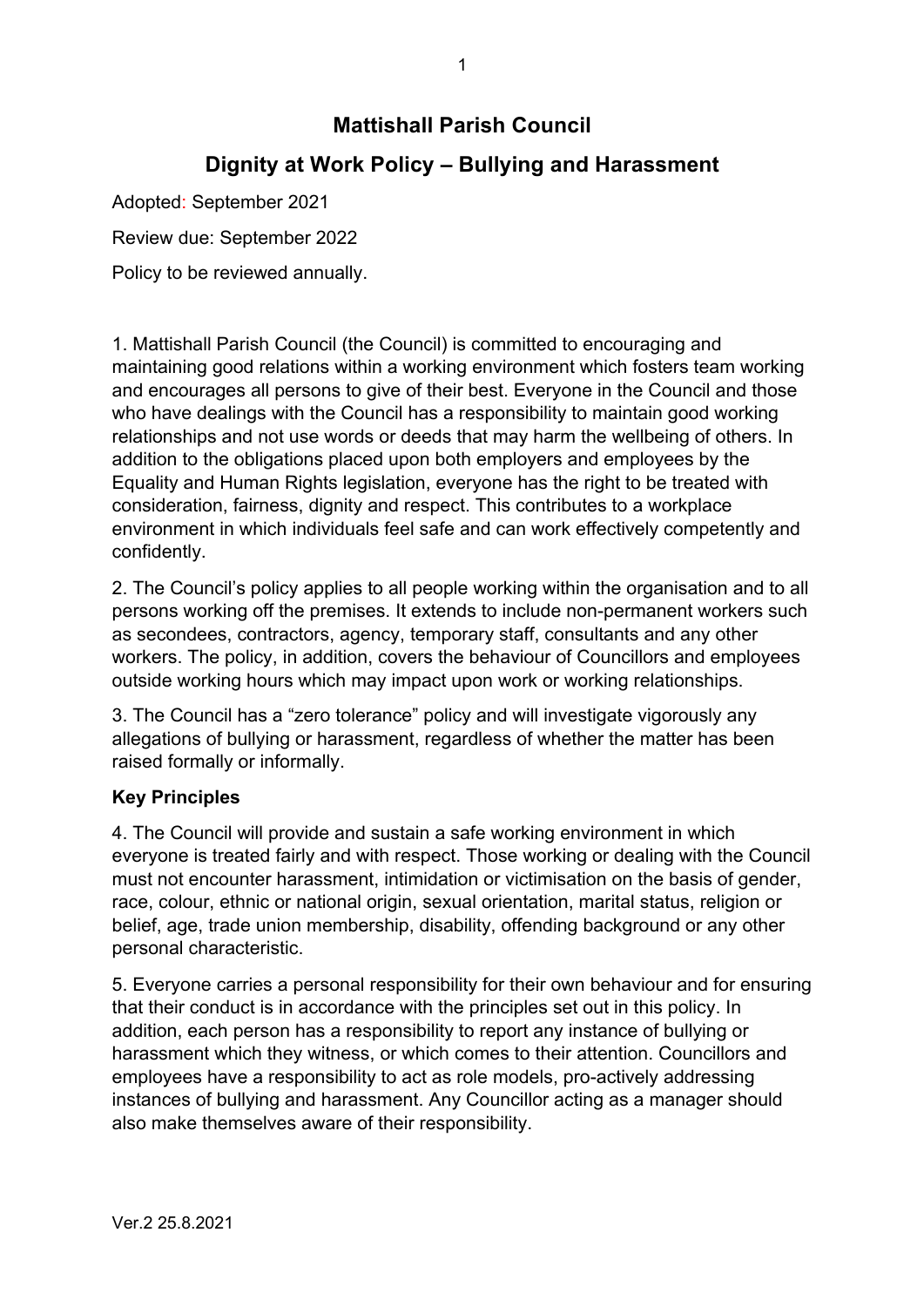6. **Harassment** may be defined as any conduct which is:

• unwanted by the recipient

• is considered objectionable

• causes humiliation, offence, distress or other detrimental effect

7. Harassment may be an isolated occurrence or repetitive: it may occur against one or more individuals. Harassment may be but is not limited to:

• physical contact – ranging from touching to serious assault, gestures, intimidation, aggressive behaviour.

• verbal – unwelcome remarks, suggestions and propositions, malicious gossip, jokes and banter, offensive language.

• non-verbal – offensive literature or pictures, graffiti and computer imagery, isolation or non-cooperation and exclusion or isolation from social activities.

8. **Bullying** is unlikely to be a single or isolated instance. It is usually, but not exclusively repeated and persistent behaviour, which is offensive, abusive, intimidating, malicious or insulting. Bullying includes but is not limited to:

• conduct which is intimidating, physically abusive or threatening

• conduct that denigrates, ridicules or humiliates an individual, especially in front of colleagues • humiliating an individual in front of colleagues

• picking on one person when there is a common problem • shouting at an individual to get things done

• consistently undermining someone and their ability to do the job • setting unrealistic targets or excessive workloads

• "cyber bullying" i.e. bullying via e-mail. (This should be borne in mind where employees are working remotely and are managed by e-mail. Care and sensitivity should be practised with regard to the choice of context and language).

• setting an individual up to fail e.g. by giving inadequate instructions or unreasonable deadlines

Harassment and Bullying may be summarised as any behaviour that is unwanted by the person to whom it is directed. It is the impact of the behaviour rather than the intent of the perpetrator that is the determinant as to whether harassment or bullying has occurred.

9. Any person who wishes to make a complaint of harassment or bullying is encouraged to first discuss matters informally with the Chair, provided that they feel able to do so. If the complaint is about the Chair, then the matter should be raised with the Vice-chair. Should the issues not be resolved at this stage, or the employee feels unable to raise the issue informally, then a formal resolution should be sought.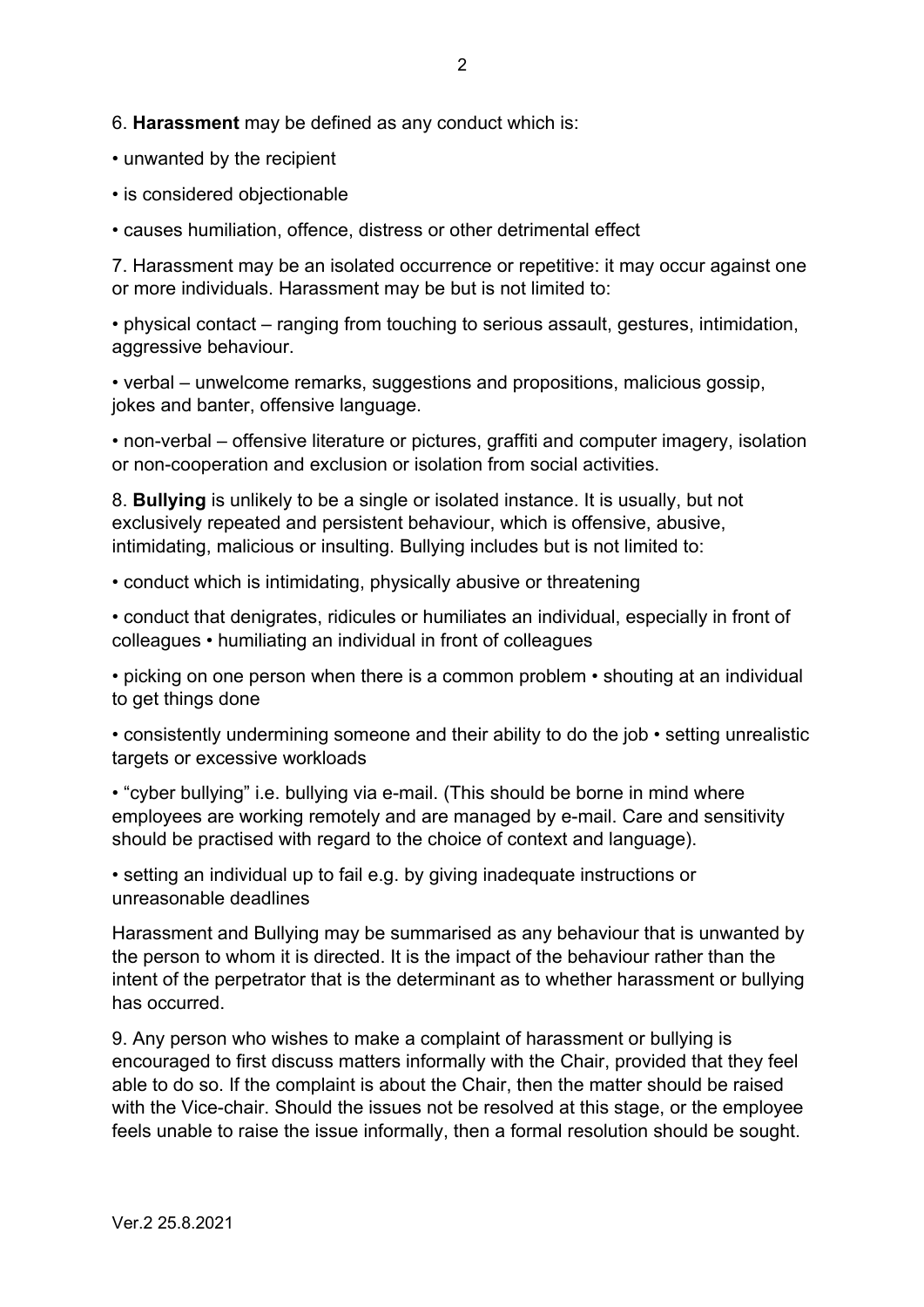10. When a complaint of Harassment or Bullying is brought to the attention of the Chair at any level, whether informally or formally, prompt action must be taken to investigate the matter. Corrective action must be taken where appropriate and this may require an investigation under the Council's **Disciplinary Policy and Procedure.**

11. If it is considered that one of the parties concerned in a harassment or bullying case should be moved from their current workplace, then as a matter of principle the Council will normally remove the alleged perpetrator rather than the complainant. However, the final decision on who should be moved should reflect the circumstances of the case. It should be noted and explained to those concerned that the moving of either party is not an implication of guilt or culpability and no detriment to either party will be construed as a consequence.

12. All matters relating to the investigation of complaints of harassment or bullying will be treated in strict confidence. Any breach of confidentiality in this regard may render those responsible liable to disciplinary actions. However, it will be necessary that any alleged perpetrator is made aware of the allegations against them and the name(s) of those making the allegations together with the name(s) of any witnesses.

13. No person will be victimised or suffer detriment for making a complaint of harassment or bullying and no other shall threaten either explicitly or implicitly that the person's complaint will be used as the basis for decisions affecting that individual. Such conduct will be treated as a very serious disciplinary offence. Similarly, all Parish Councillors are required to act on any complaint of harassment or bullying. Failure to do so will be regarded as misconduct which if proven, will result in disciplinary action.

14. All complaints of harassment or bullying whether raised formally or informally must be notified by the recipient of the complaint to the Chair for recording in accordance with the requirements of the Equality and Human Rights legislation. This legislation requires such records to be maintained and the incidence of bullying and harassment to be monitored.

15. This policy and procedure will be reviewed periodically giving due consideration to legislative changes.

# **APPENDIX PROCEDURE 1.**

# **Informal Resolution**

1.1 Very often people are not aware that their behaviour is unwelcome or misunderstood and an informal discussion can lead to greater understanding and agreement that the behaviour will cease.

1.2 Complainants are therefore encouraged to try, if they feel able to do so, to resolve the problem informally by making it clear to the alleged harasser that his/her actions are unwanted and should not be repeated. This may be done verbally or in writing in which case the complainant should keep a copy of the documentation and, where possible, the times and dates of incidents should be recorded.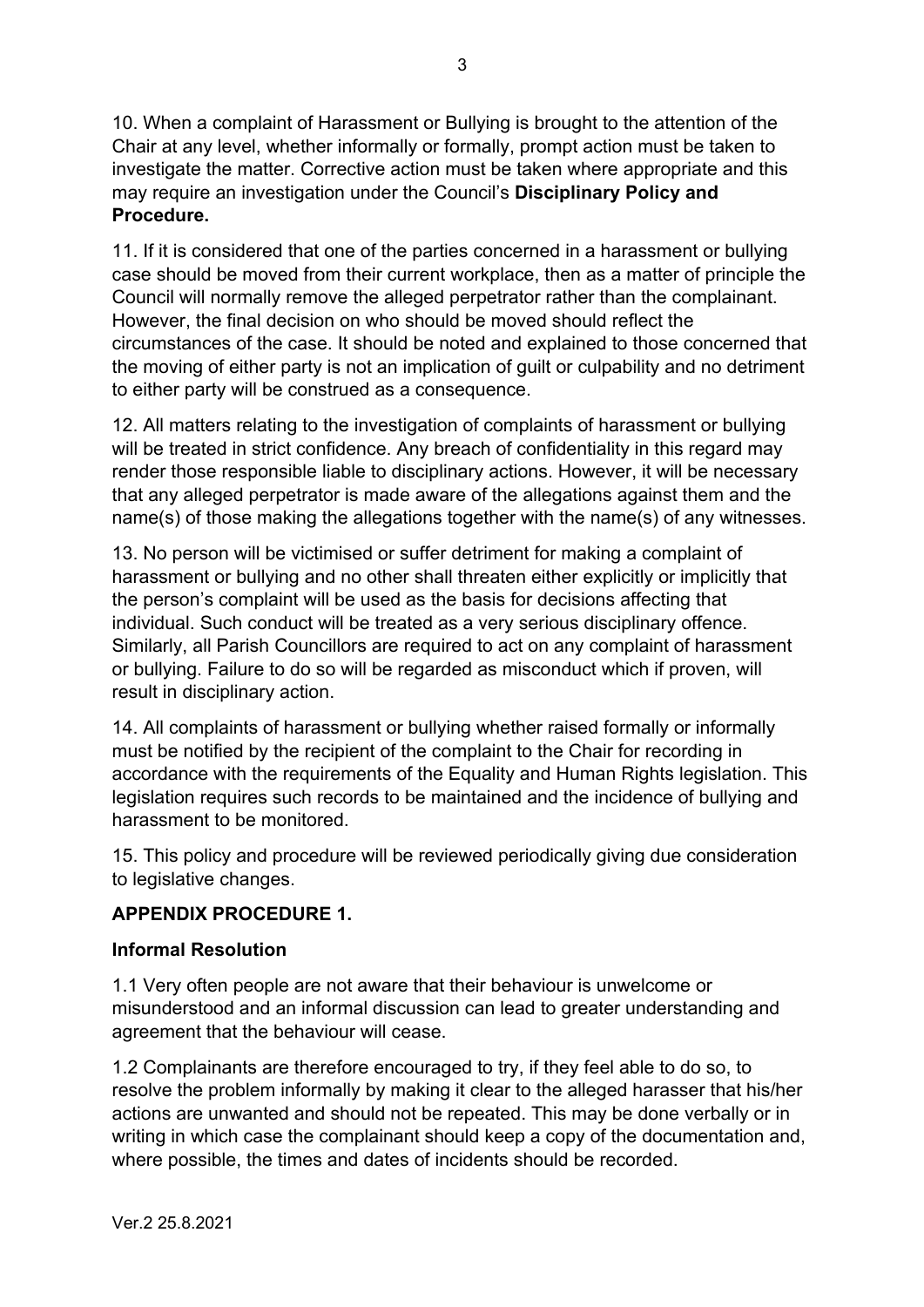1.3 If the complainant feels unable to approach the alleged harasser, a work colleague, or Trade Union representative could be asked to speak to the alleged harasser on the complainant's behalf. A note should be made of the action taken and the matter notified to the Chair.

1.4 An individual who is made aware that their behaviour is unacceptable should:

• Listen carefully to the complaints and the particular concerns raised.

• Respect the other person's point of view: everyone has a right to work in an environment free from harassment/intimidation.

• Understand and acknowledge that it is the other person's reaction/perception to another's behaviour that is important.

• Agree the aspects of behaviour that will change.

• Review their general conduct/behaviour at work and with workplace colleagues.

#### **2. Formal Resolution**

2.1 If the alleged harassment continues, the complainant feels unable or unwilling to deal with the matter informally, or the allegation is so serious as to prevent use of the informal procedure, a complaint should then be raised formally with the employer (the Council).

2.2 When dealing with a complaint of harassment under the Formal Resolution Procedure, a Working Group will be established comprising three Parish Councillors not involved in the complaint, which should:

• Take full details of the incidents in writing from the complainant and their representative (if appropriate).

• Take full details from any witnesses/other complainants who come forward and may have witnessed the alleged behaviour.

• Inform the alleged harasser of the complaints against him/her, advise the alleged harasser to seek representation and invite him/her to a meeting in order that they can comment on the allegations against them.

• Keep all parties informed of expected timescales.

• Inform all parties in writing of the outcome and any action that may be required.

2.3 If the allegations and the working situation warrant it, the alleged harasser may be temporarily suspended during the investigation (in accordance with established disciplinary procedure).

2.4 Should there be a case to answer against the alleged harasser, the Working Group which has dealt with the complaint will conduct a separate disciplinary investigation. The normal disciplinary procedure for misconduct/gross misconduct should then be followed. However, the following points should be taken into account.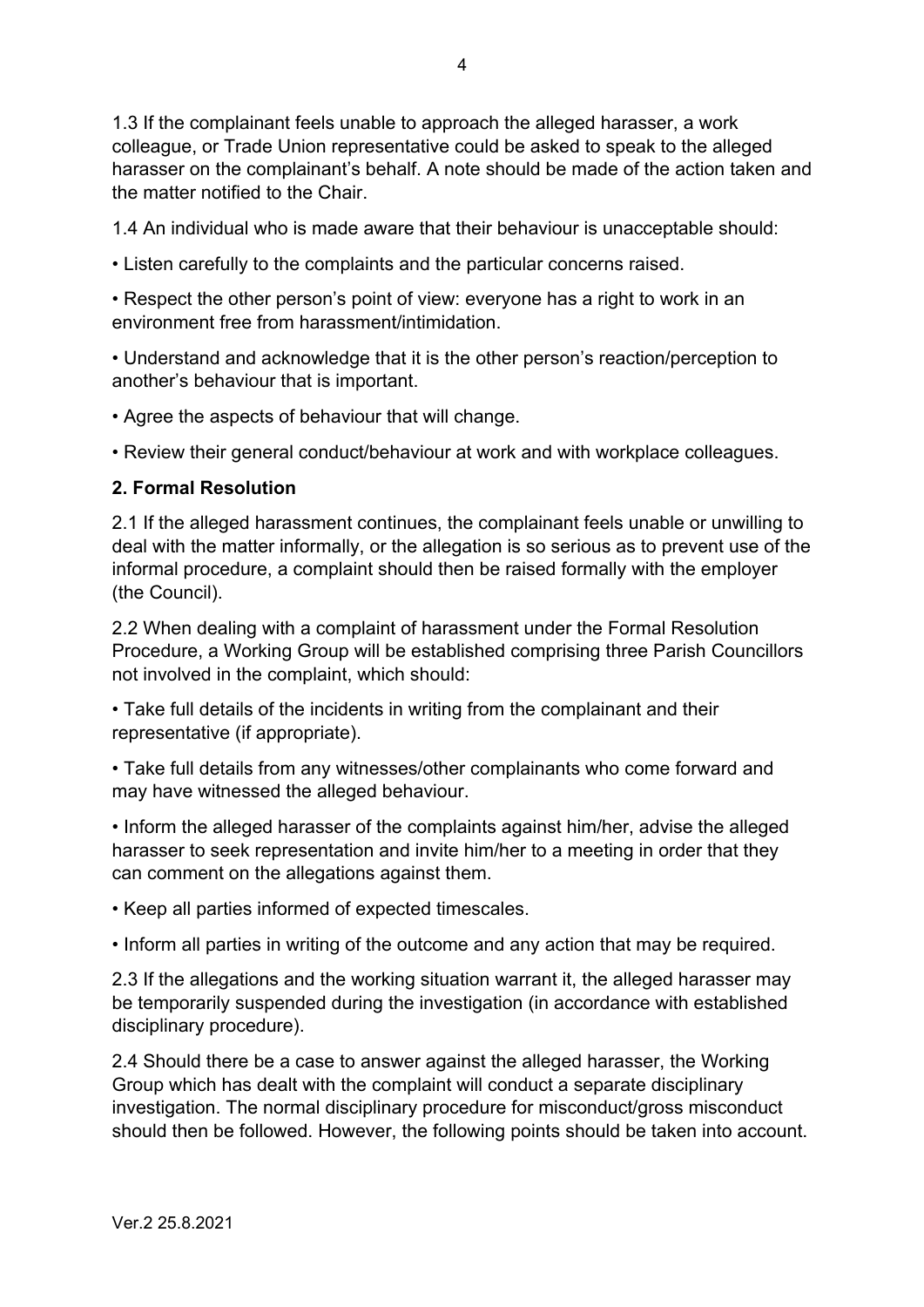• The complainant will normally be required to attend the disciplinary hearing as a witness, unless there are exceptional circumstances which prevent them from doing so.

• If the complainant is required to attend, they are entitled to be accompanied by either a friend or relative and have any questions directed through that person.

If the complaint is upheld at the disciplinary stage, there are a number of possible outcomes for the harasser, depending on the evidence presented and the circumstances. These could include, but are not limited to:

- Dismissal.
- A formal warning.

• A recommendation of redeployment of the harasser, either on a temporary or a permanent basis. This will not be on any less favourable terms and conditions of employment.

• Implementation of other sanctions as detailed in the Council's Disciplinary Policy.

• Making arrangements for both parties to work as separately as possible within the same workplace.

2.6 In addition to the above, the harasser may be required to attend any training courses as deemed necessary by the Council.

2.7 With any allegation, the need for a thorough and objective investigation is paramount. Consequently, if through the course of the investigation evidence demonstrates that the allegation has been made frivolously, maliciously, or for personal gain, then the individual making the complaint will be subject to Disciplinary proceedings as outlined in the Council's Disciplinary Policy.

# **3. Appeals**

3.1 Appeals against decisions taken under the Bullying and Harassment at Work Policy and Procedure shall be dealt with as follows:

• Appeals against a disciplinary sanction will be dealt with in accordance with the appeals process in the Disciplinary Procedure.

• Appeals by a complainant about the outcome of any inquiry will be dealt with in accordance with the appeal process in the Grievance Policy.

#### **4. Records**

4.1 Where the complaint is informal and resolved at this stage, no record will be kept on personal files.

4.2 Following formal investigation, where the complaint is not substantiated, no records will be retained.

4.3 Where a complaint is substantiated or partially substantiated but does not proceed to disciplinary, a letter confirming the outcome will be retained on the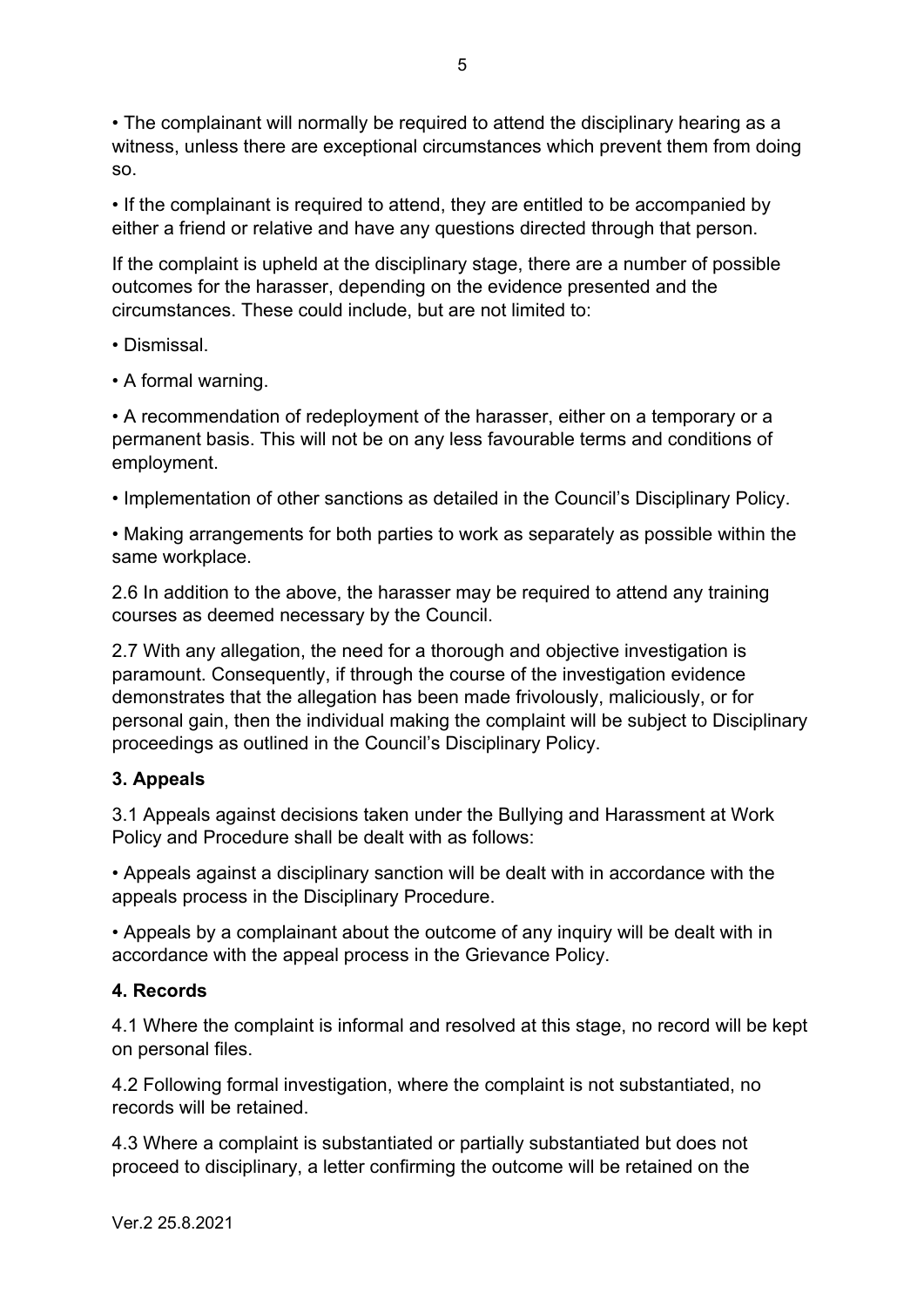personal file and supporting documentation retained in a separate file for a period of twelve months.

4.4 Where the matter proceeds to a disciplinary hearing then the storage of records should be in accordance with the disciplinary procedure.

# **Mattishall Parish Council**

# **Disciplinary, Dismissal and Grievance Policy**

# **1. Introduction**

It is policy that the following procedure should be followed when an employee is being disciplined or dismissed. The procedure provides that in normal cases a series of warnings will be given before discipline or dismissal is contemplated. The stages of the procedure that apply when discipline or dismissal is being contemplated comply with the statutory dismissal and grievance procedures and are based on the ACAS protocol. Matters which may be dealt with under this disciplinary and dismissal procedure include discipline and dismissal for the following reasons:

- misconduct
- sub-standard performance
- harassment or victimisation
- misuse of council facilities including computer facilities (eg e-mail and the Internet)
- poor timekeeping
- unauthorised absences

Minor cases of misconduct and most cases of poor performance may be dealt with by informal advice, coaching and counselling. An informal oral warning may be given, which does not count as part of the formal (or statutory) disciplinary procedure. No formal record of this type of warning will be kept. If there is no improvement or the matter is serious enough, the employee will be invited to a disciplinary meeting. The meeting will be with a Working Group comprising three Members of the Parish Council at which the matter can be properly discussed. The employee will be allowed to bring a colleague, friend or relative to the meeting. The outcome of the meeting will be communicated to the employee. There are the following possible outcomes:

# **Oral warning.**

In the case of minor infringements, the employee may be given a formal oral warning by the Working Group. A note of the oral warning will be kept on file but will be disregarded for disciplinary purposes after six months. The employee has the right to appeal against a formal oral warning. As a possible resolution support may be offered in the form of training.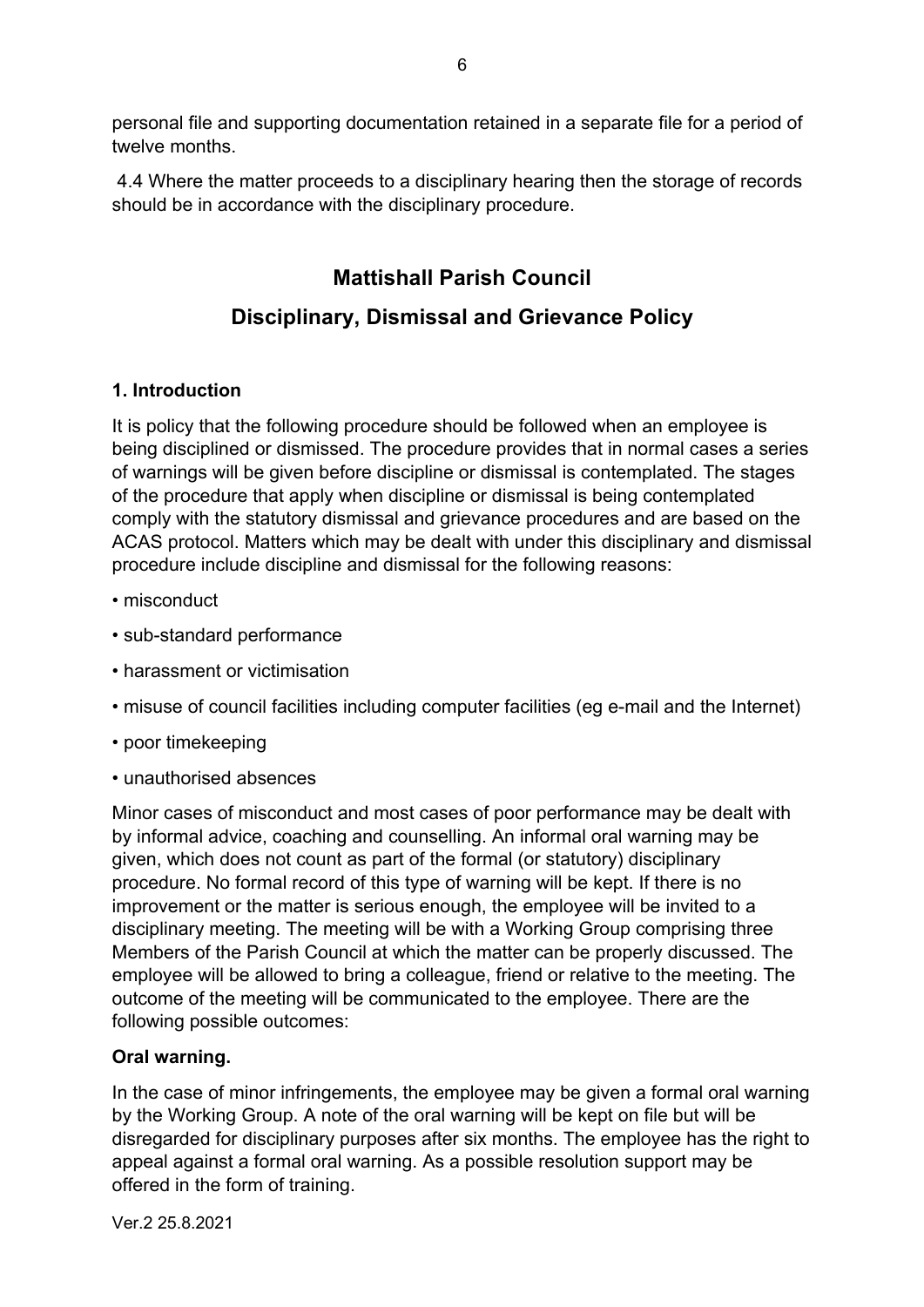#### **Written warning**

If the infringement is more serious or there is no improvement in conduct after a formal oral warning the employee will be given a formal written warning giving details of the complaint, the improvement or change in behaviour required, the timescale allowed for this, the right of appeal and the fact that a final written warning may be given if there is no sustained satisfactory improvement or change. A copy of the written warning will be kept on file but will be disregarded for disciplinary purposes after 12 months.

#### **Final written warning.**

Where there is a failure to improve or change behaviour during the currency of a prior formal written warning, or where the infringement is sufficiently serious, the employee may be given a final written warning. This will give details of the complaint, warn that failure to improve will lead to dismissal and refer to the right of appeal. The final written warning will be kept on file but will normally be disregarded for disciplinary purposes after twelve months.

#### **Dismissal.**

If the conduct or performance still fails to improve the final step will be to contemplate dismissal.

The Working Group must follow the "Standard Disciplinary and Dismissal Procedure" which is a statutory requirement. Failure to do so will usually result in a finding of automatically unfair dismissal.

# **2. The Standard Disciplinary and Dismissal Procedure**

**Step 1:** Working Group gives employee a written statement and calls a hearing. The Working Group will set out in writing the alleged conduct, characteristics or other circumstances which lead them to contemplate dismissing or taking disciplinary action against the employee. The Working Group will inform the employee, in the written statement of the basis on which they have made the allegations. If possible, the Working Group will provide the employee with copies of any relevant evidence. The Working Group will invite the employee to a hearing to discuss the matter and will inform them who will be attending on behalf of the Council. The Working Group will comprise three Members of the Parish Council who may also be accompanied by a Human Resources Adviser or other appropriate person.

**Step 2:** Meeting is held. The Working Group advises the remaining Members of the Parish Council and then informs employee of the outcome. The meeting will take place before any action, other than suspension on full pay, is taken. The meeting will be held without undue delay but only when the employee has had a reasonable opportunity to consider a response to the Working Group's written statement and any further verbal explanation the Working Group has provided. The employee must take all reasonable steps to attend the meeting. After the meeting the Working Group will inform the employee of their decision and notify the employee of their right to appeal against the decision if not satisfied with the Working Group's decision. The employee must appeal to complete the statutory procedure.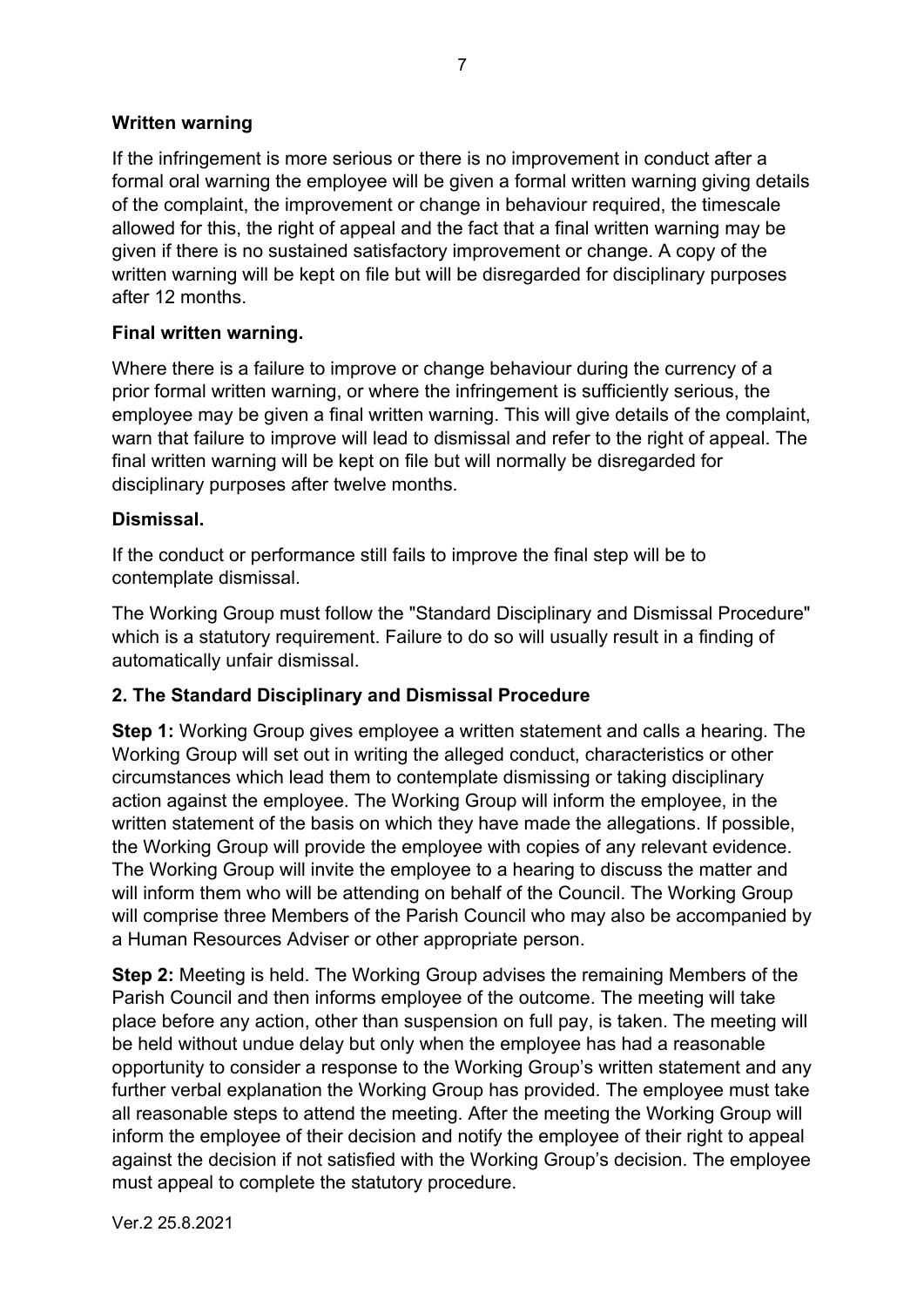**Step 3:** Appeal against the disciplinary decision if necessary. If the employee wishes to appeal, they must inform any member of the Working Group in writing, within fourteen calendar days. The Parish Council will then invite the employee to attend a further meeting. The employee must take all reasonable steps to attend the meeting. Two councillors from another Norfolk parish who have not been previously involved in the disciplinary procedure will hear the appeal. They may be accompanied by a Human Resources Adviser or other appropriate person. The appeal hearing may take place before or after dismissal or disciplinary action has taken effect. After the appeal hearing the Working Group will inform the employee of their final decision and will confirm it in writing as soon as practicable.

#### **Gross misconduct**

If after investigation it is confirmed that the employee has committed one of the following offences (the list is not exhaustive), they will normally be dismissed:

- theft
- fraud and deliberate falsification of records
- physical violence
- serious bullying or harassment
- deliberate damage to property
- serious insubordination
- misuse of an organisation's property or name
- bringing the employer (Parish Council) into serious disrepute
- serious incapability whilst on duty brought on by misuse of alcohol, prescribed or illegal drugs
- serious negligence which causes or might cause unacceptable loss, damage or injury
- serious infringement of health and safety rules
- serious breach of confidence (subject to the Public Interest (Disclosure) Act 1998)

While the alleged gross misconduct is being investigated, the employee may be suspended, during which time they will be paid. Any decision to dismiss will be taken by the Parish Council only after a full investigation. The Standard Disciplinary and Dismissal Procedure applies to dismissals for gross misconduct.

#### **Modified Dismissal Procedure**

In a few cases of gross misconduct the Parish Council may be justified in dismissing immediately without conducting an investigation. In these cases a two-step "Modified Dismissal Procedure" will be followed, otherwise the dismissal will be automatically unfair.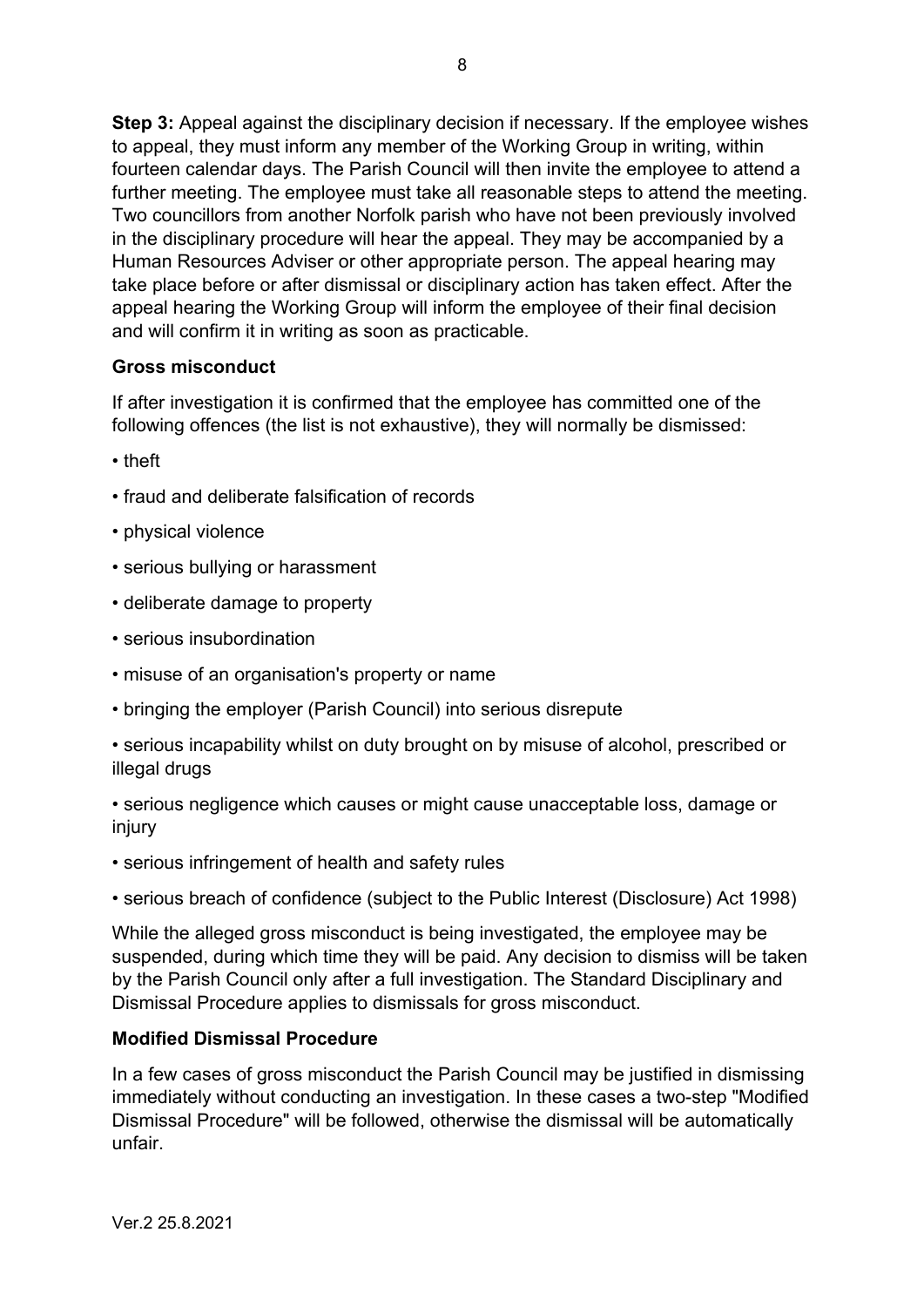**Step 1**: Working Group gives written statement. The Working Group must give the employee a written statement setting out the conduct that has resulted in the dismissal and informing them of the right to appeal against the decision to dismiss. The employee must appeal to complete the statutory procedure.

**Step 2:** Appeal against the disciplinary decision. If the employee wishes to appeal they must inform any Member of the Parish Council's Working Group. A meeting must be held (in accordance with the general principles set out above). After the meeting, the Working Group must inform the employee of their decision following the meeting.

# **3. General Principles**

The following principles apply to the Standard Dismissal and Disciplinary Procedure and the Modified Dismissal Procedure set out above:

(a) The Parish Council (as a collective) has authority to discipline an employee in accordance with this procedure.

(b) The employee has the right to be accompanied to any meeting by a representative or a colleague.

(c) Each step in the procedure will be taken without unreasonable delay and hearings will be held at reasonable times and locations.

(d) Meetings will be conducted in a manner that enables both Parish Council or a designated Working Group and employee to explain their cases.

(e) Records will be kept detailing the nature of any breach of disciplinary rules or unsatisfactory performance, the defence or mitigation, the action taken and the reasons for it, whether an appeal was lodged, its outcome and any subsequent developments. These records will be kept confidential.

# **4. Grievance Procedure**

It is policy to ensure that any employee with a grievance has access to a procedure, which can lead to a speedy resolution of the grievance in a fair manner. Most routine complaints and grievances are best resolved informally in discussion with Members of the Parish Council. Where the grievance cannot be resolved informally it will be dealt with under the following procedure that complies with the statutory standard three-step grievance procedure.

# **The Standard Grievance Procedure**

Step 1: Employee gives written statement of grievance. The employee must put their grievance in a written statement of grievance and send a copy to any Member of the Parish Council not involved in the complaint.

Step 2: Meeting of the Working Group is held and informs the remainder of the Parish Council of their findings and then informs the employee of the outcome. The Working Group will invite the employee to attend a meeting to discuss the grievance. The meeting will only take place once they have informed the Working Group of the